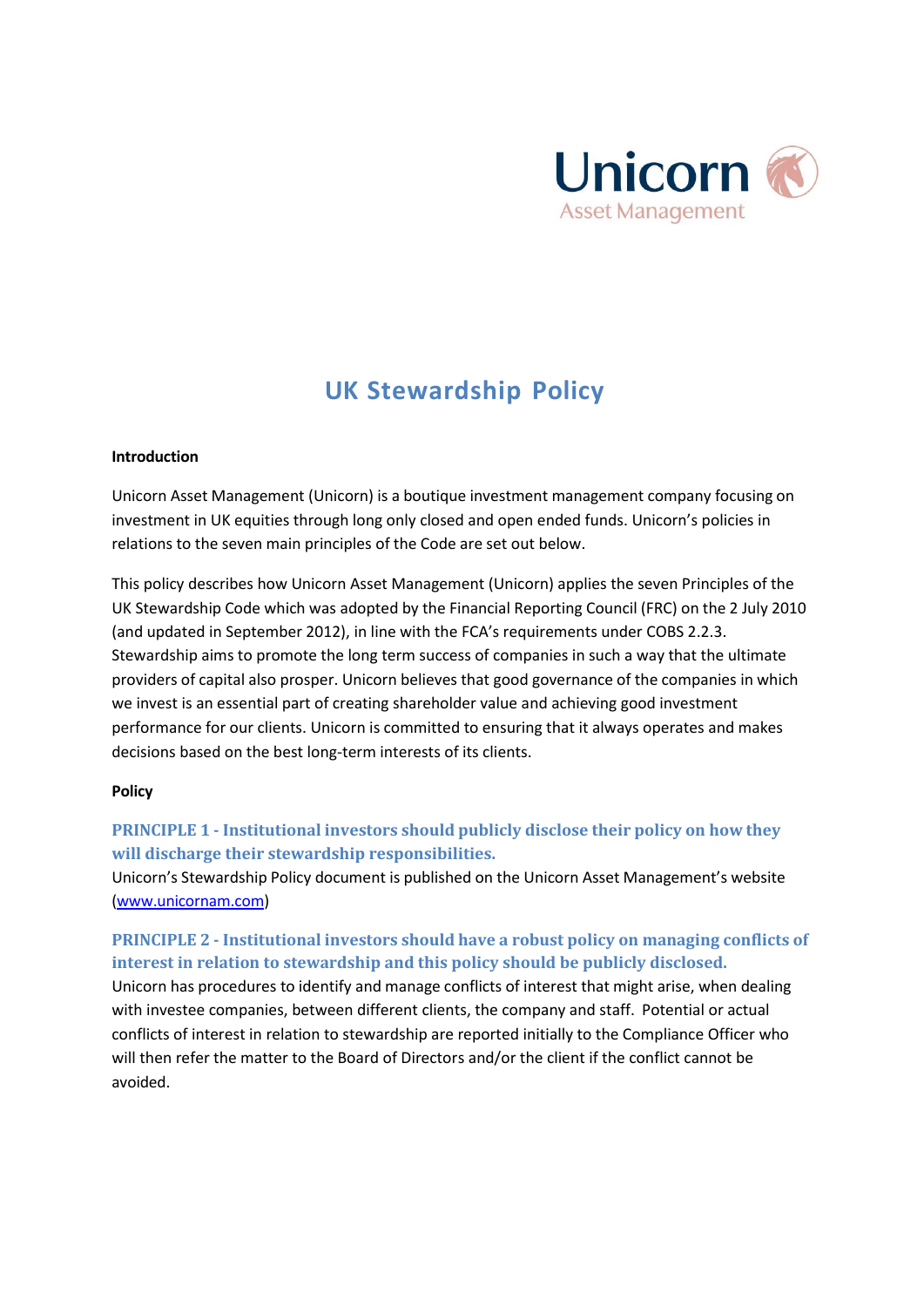## **PRINCIPLE 3 - Institutional investors should monitor their investee companies.**

Fund managers continually monitor the activities, announcements and financial statements of investee companies. They also study independent research notes and seek to meet with management teams on a regular basis.

These meetings will include discussions over strategy, performance, risk, capital structure, and corporate governance, including culture and remuneration. Engagement is purposeful dialogue with companies on these matters as well as on issues that are the immediate subject of votes at general meetings.

# **PRINCIPLE 4 - Institutional investors should establish clear guidelines on when and how they will escalate their activities as a method of protecting and enhancing shareholder value.**

Where it is necessary to protect and enhance the interests of its clients, Unicorn will consider escalating its stewardship and engagement activities in whatever manner it feels appropriate in the circumstances.

Where we believe that value is not being realised or is being threatened, we may request that the Board of Directors at the Company take appropriate action. Where we receive an unsatisfactory response we will usually undertake one of two actions:

- Sell the share to protect our clients' assets; or
- Engage with other shareholders to discuss joint intervention

# **PRINCIPLE 5 - Institutional investors should be willing to act collectively with other investors where appropriate.**

As per Principle 4 above, Unicorn is willing to engage collectively with other investors if such action is deemed to be likely to beneficial to its clients. However it is mindful of the need to avoid any risk of being deemed a concert party.

# **PRINCIPLE 6 - Institutional investors should have a clear policy on voting and disclosure of voting activity**

Unicorn vote on AGM resolutions under the terms of investment management agreements with clients, which delegate voting discretion to Unicorn. As a rule Unicorn staff do not attend the AGMs.

Unicorn has a separate Voting Policy which is disclosed on its website, but has determined that it would not be proportionate to disclose all voting activity publicly given its size. However, this is available to clients upon request, free of charge.

Unicorn does not currently undertake any stock lending activity that could impact upon the ability to vote.

# **PRINCIPLE 7 - Institutional investors should report periodically on their stewardship and voting activities.**

Unicorn maintains an audit trail of voting activity and meetings and where applicable provides details to clients on request. Unicorn has determined that given its size, it would be disproportionate for it to regularly disclose its voting activity and wider stewardship activities, but reports are available to clients upon request free of charge.